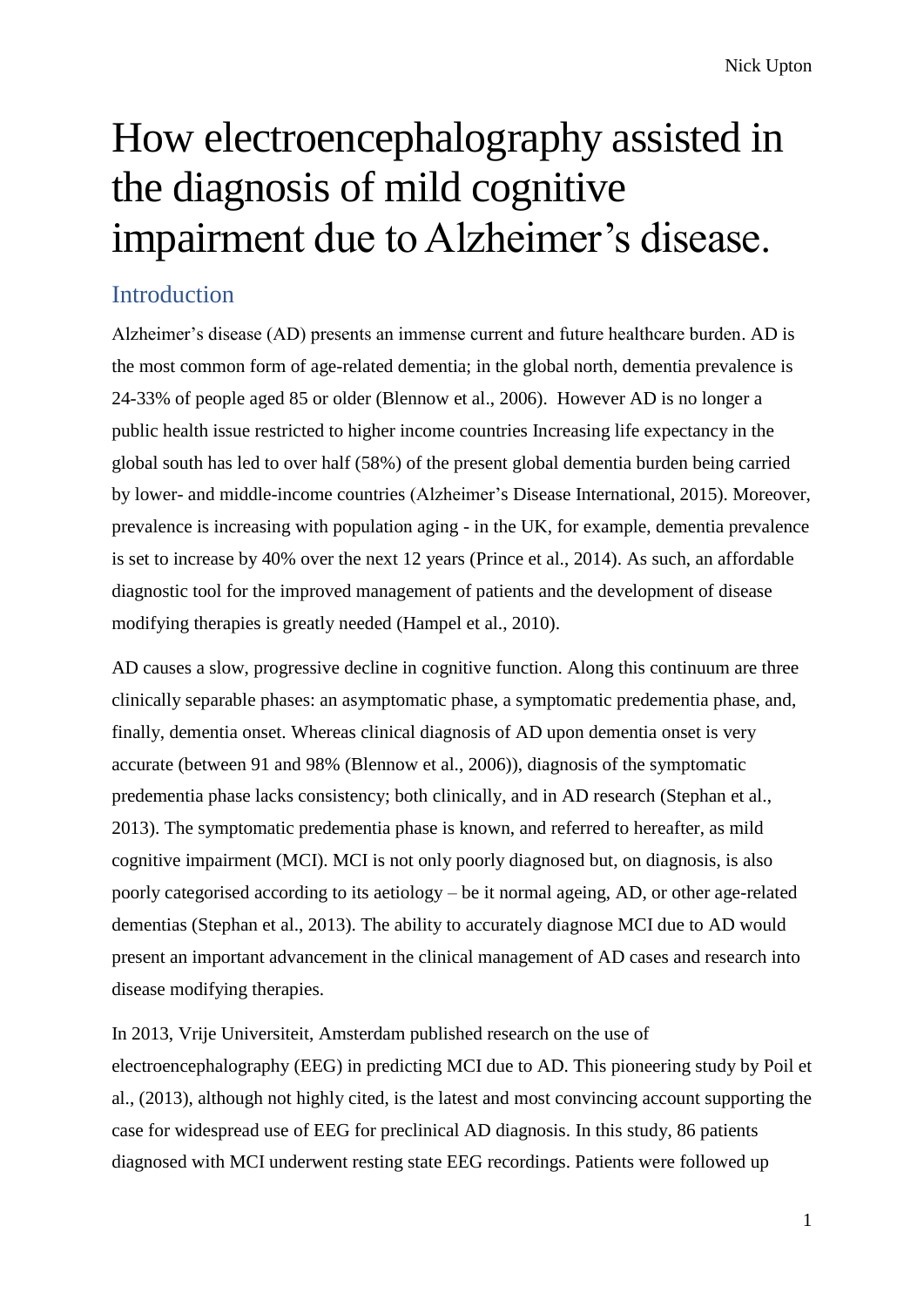clinically for a period of two years, after which, a diagnosis of AD or stable MCI was made. Data from 34 patients in the group was used to build a statistical classifier to differentiate stable MCI from MCI due to AD, using 6 EEG parameters. This classifier was then tested on the initial data of 30 separate participants. It identified 88% of those who progressed to develop AD (88% sensitivity) and 82% of those who would not progress to develop AD (82% specificity).

This essay will outline how it was that Poil et al. (2013) were able to use EEG to identify, with a sensitivity and specificity higher than some screening tools currently in use (such as the cervical smear test (Barut et al., 2015)), patients that went on to develop AD. The essay is divided into two sections. Firstly, it will discuss how EEG, as an imaging modality, is well suited to detecting pathological changes in AD. Secondly, it will discuss how the technical details of Poil et al's work allowed them, albeit retroactively, to make accurate diagnoses of MCI due to AD.

## Alzheimer's disease as observed by EEG

EEG can be used to observe three levels of brain organisation that are disturbed in AD; namely: synaptic transmission, neural circuitry, and global network changes.

#### Synapses

EEG measures electrical activity caused by dipoles formed in the extracellular matrix around pyramidal neurons. Specifically, the dipoles observed are those originating from apical dendrites. They occur due to either the cellular influx of positive ions as a result of excitatory postsynaptic potentials or the cellular influx of negative ions and efflux of positive ions as a result of inhibitory postsynaptic potentials (Silva, 2009). These signals can be detected by individual contacts on the scalp for two reasons: firstly, pyramidal cell dendrites are organised, mostly, perpendicularly to the surface of the scalp; and secondly, the primate neocortex is organised into minicolumns of approximately 80-100 neurons that are grouped, via collateral connections, to form cortical columns (Mountcastle, 1997). This second point means that there is a synchrony in pyramidal activation and the dipoles generated resulting in an observable electrical field.

Neuropathology in AD is classically characterised by widespread neuronal cell loss, neurofibrillary tangles (formed by phosphorylated tau protein filaments) and senile plaques (formed by extracellular amyloid β deposits) (Citron, 2010). However, as shown by Terry et

2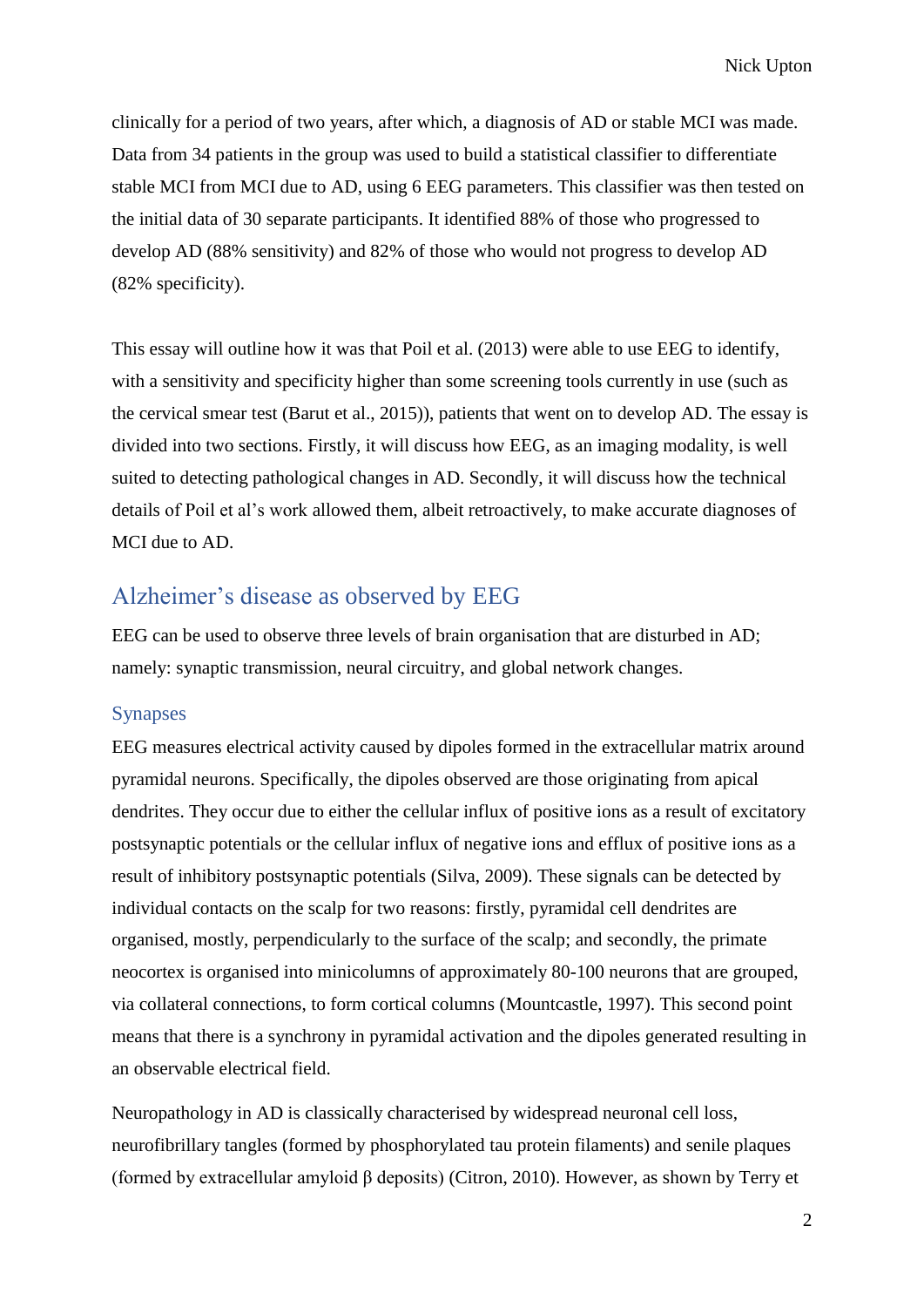al., (1991) synaptic density is also reduced in the brains of AD patients at post mortem. Moreover, a loss of synaptic density, and not increased neurofibrillary tangles or senile plaques, was shown to strongly correlate with performance in tests of cognitive function. As well as being clinically relevant to AD, synaptic change is also an early development in the neurodegenerative disease (Palop and Mucke, 2016).

Indeed, this can be observed in-vitro. Synaptic activity, particularly at low-pass-filter synapses produces amyloid plaques from the protein fragment amyloid  $β$  (A $β$ ) (Dolev et al., 2013). In turn, Aβ acts to regulate synaptic activity. By inhibiting Aβ degradation, Abramov et al., (2009) observed that raised synaptic cleft Aβ concentration increases vesicular neurotransmitter release and hence presynaptic strength increased 2.8-fold. Conversely, Kamenetz et al., (2003) found that, in hippocampal pyramidal neurons, overexpressing amyloid precursor protein in a minority of cells caused widespread synaptic depression over a longer timescale. This depression was dependant on gamma-secretase, an enzyme that processes amyloid precursor protein to form Aβ.

The above results show that departure from normal Aβ homeostasis can rapidly change synaptic functioning in cortical pyramidal neurons. As such, we can see how EEG would be appropriate for detecting early changes in AD.

#### Local Networks

A Fourier transformation converts the raw EEG signal into a power spectrum showing the contribution of five frequency bands to the amplitude of the overall signal. These frequency bands (or oscillations), in order of fastest to slowest, are named gamma, beta, alpha, theta and delta (Buzsaki, 2006). There is debate as to where in the cortex these oscillations come from, and which cortical networks give rise to them. An early interpretation of the slower frequencies was that they originated from further-away cortical structures whose signal was slowed by propagation through more brain medium (Voss and Clarke, 1976). Although brain medium does effect EEG signal, it cannot explain why slower frequencies are synchronous over a large neocortical area whereas faster frequencies are not. As such, it would seem logical that different cortical structures are responsible for producing the different rhythms. This has been observed in hippocampal slices of rats where three different oscillations are in operation that are generated independently (Penttonen and Buzsáki, 2003). Rather than simply being a by-product of cortical activity, the frequency of different neural oscillations are thought allow cell assemblies to communicate with, and influence other cell assemblies,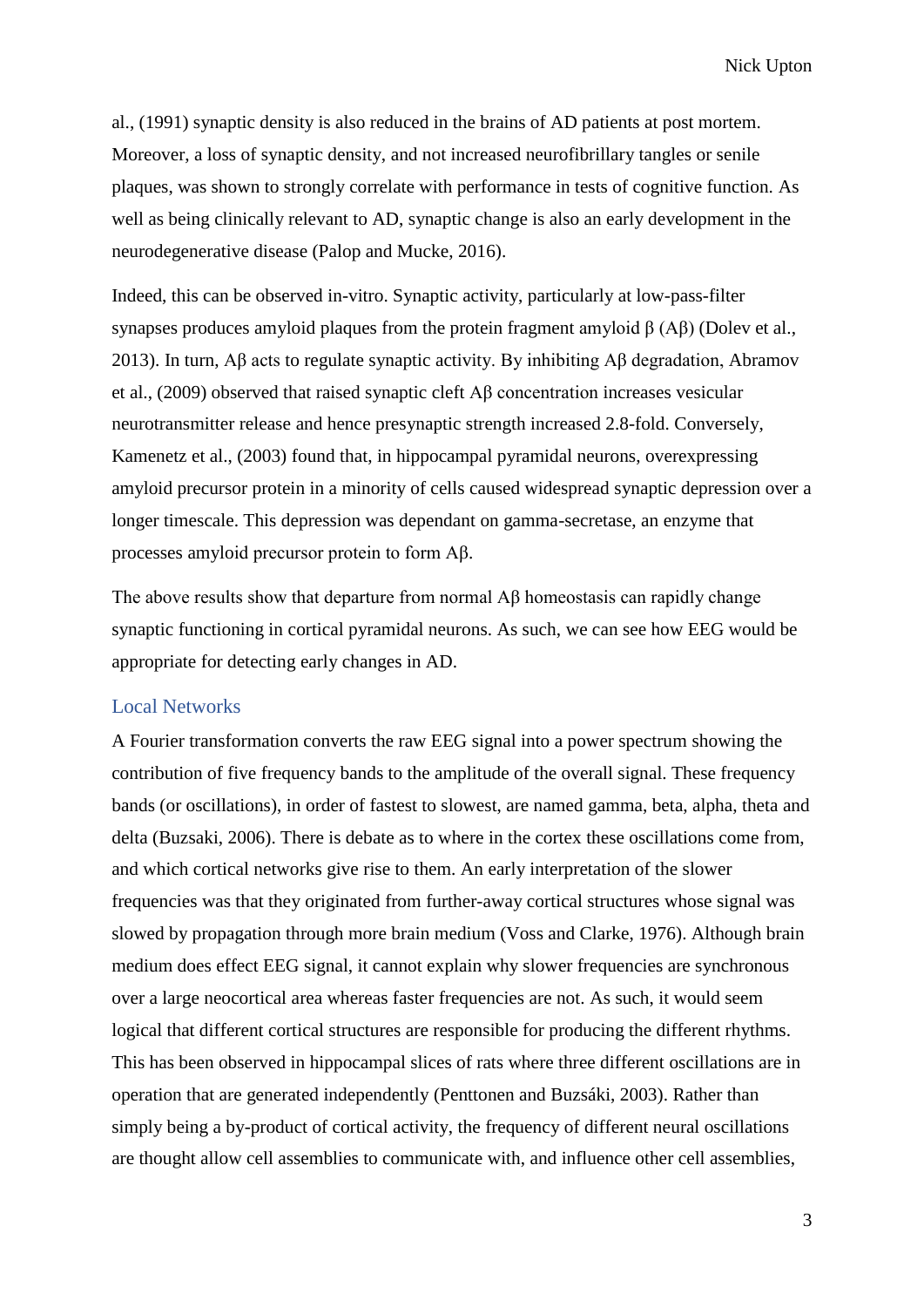which in turn facilitates brain function (Buzsáki and Draguhn, 2004). Possible evidence for this lies in the linear natural logarithmic relationship between the different frequency bands. This relationship occupies a middle ground between complete phase synchrony of different oscillating networks and complete asynchrony – the natural logarithmic relationship allows networks to easily flux in and out of phase, enabling timely, sufficient and necessary communication (Penttonen and Buzsáki, 2003).

There is evidence in AD that this natural logarithmic relationship between oscillators is disturbed. Epidemiologically, it has been observed that AD confers a risk of epilepsy – a neurological condition caused by hypersynchrony of neural networks due to excitatory transmission. Hyperactive networks leading to seizure in AD largely originate in the hippocampus, an area with dense recurrent excitatory projections that experiences marked damage early on in the disease trajectory (Le Duigou et al., 2014; Noebels, 2011). Additionally, interactions between specific network oscillations are dysfunctional in transgenic mouse models of AD (Goutagny et al., 2013). Cross-frequency, phase-amplitude coupling between gamma and theta oscillations is recruited, in the hippocampus, during difficult working memory tasks (Axmacher et al., 2010). Goutagny et al., (2013), identified that this coupling was persistently altered in in-vitro hippocampal preparations of an AD transgenic mouse model. Importantly, these alterations occurred before significant amyloid load (but were nonetheless age-dependant). Lastly, interneuron dysfunction, though not, as yet, clearly implicated in AD, may play an important role. Interneurons have important clocking action that helps regulate oscillatory rhythms through GABAergic innervation of pyramidal neurons (Palop and Mucke, 2016). Interneuron dysfunction in AD is evidenced by depletion of Nav1.1 in an AD mouse model. Nav1.1 is a voltage gated sodium channel subunit that is predominantly expressed on interneurons. Importantly, these mice also show epileptiform activity (Verret et al., 2012).

Therefore, a bulk of evidence supports that network alterations likely play an early, and clinically relevant role in AD. As such, at another level of brain organisation, we see how EEG would be able to observe these changes.

### Global network changes

As mentioned above, it is the communication between different brain areas that allows for cognition to occur. The evolutionary drive for this to be done at low metabolic cost has favoured small world network organisation in the adult brain – that is, highly interconnected

4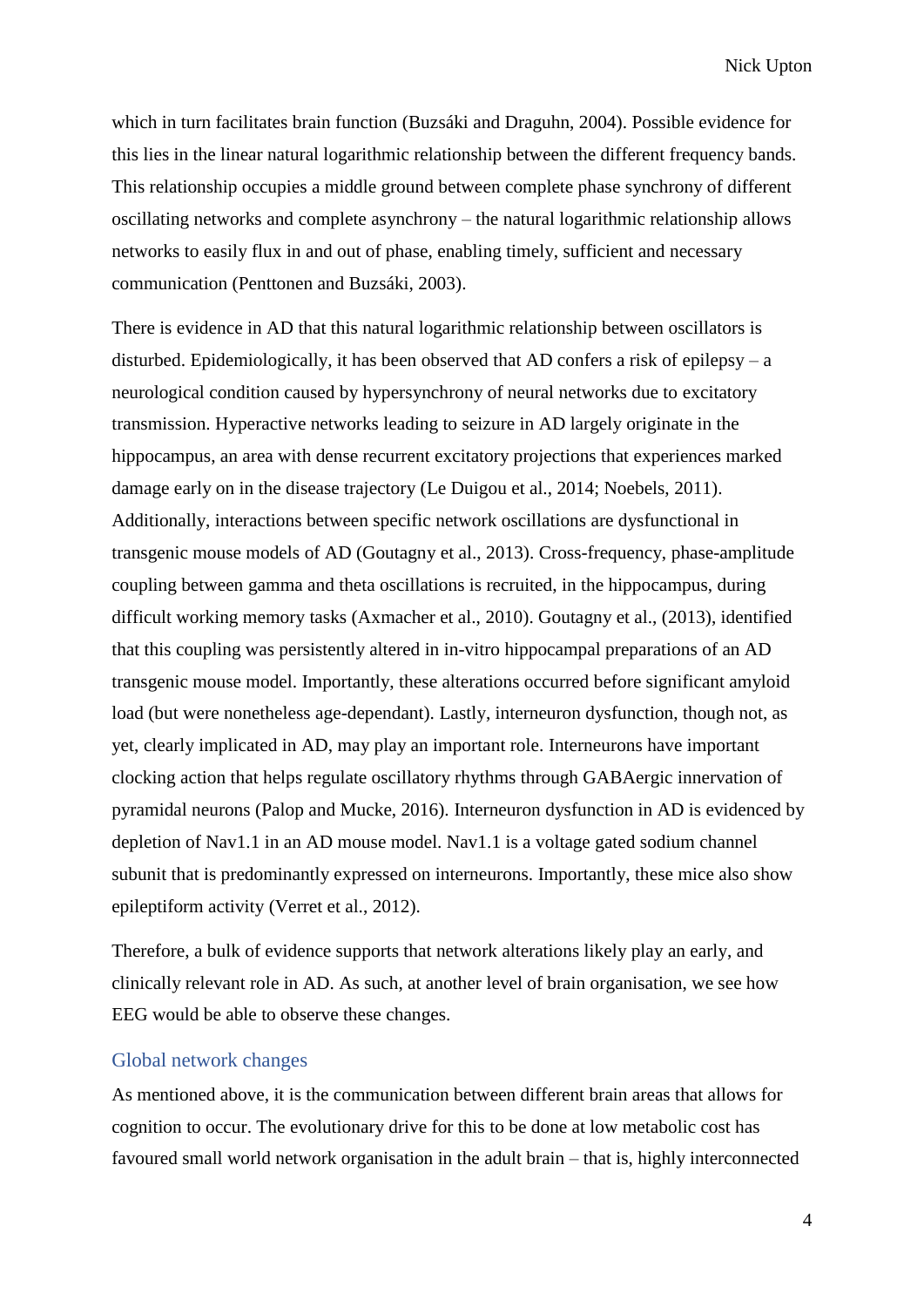local circuitry with sparse long-range connections (Watts and Strogatz, 1998). This structural organisation is reflected in the distribution of oscillations in the cortex. Slower oscillations are better suited to long range communication, and so span a wider area, as information can travel further with each cycle. Short range communication however can occur at high frequencies as the temporal constraints are smaller (Buzsaki, 2006).

In AD the general pattern of EEG changes across the cortex is an increase in power of low frequency oscillations and a decrease in power of higher frequency oscillations (Nimmrich et al., 2015). This change is reflected again in coherence analysis of EEG signal which shows decreased coherence between high frequency oscillators but unchanged or even increased coherence of low frequency oscillators (Jeong, 2004). The integration of structural and functional changes in AD pathophysiology is an ongoing research challenge. While EEG changes in AD would logically cause an increase in synaptic path length, in actuality, the reverse is observed (Sanz-Arigita et al., 2010). However, network changes in AD *are* mainly driven by changes to highly interconnected areas which aligns with general pattern of EEG changes (Stam et al., 2009). It may be that differences in disease severity between patient populations in different studies has driven this confusion. Longitudinal functional and structural brain imaging would resolve this issue.

The evidence is thus less clear, than for network and synaptic alteration, on how appropriately EEG represents the global brain alterations in AD. However, given EEG measures the interconnectedness of brain areas, embedded within the signal collected at scalp electrodes *will be* information on the global, brain organisation changes in AD. The challenge, therefore, is not to improve the imaging technology, but rather with the interpretation of its results. The next section will examine how the EEG phenomenon can be used without requiring results to be interpreted.

## The diagnosis of MCI due to AD by Poil et al., (2013)

This section looks at how Poil et al., (2013) were able to retroactively diagnose MCI due to AD from preclinical EEG recordings. Firstly, the importance of how EEG features were selected for diagnosis will be discussed. Secondly, this section will outline how an appropriate population fit was generated for the diagnostic tool. Lastly, this section will look critically at how Poil. et al., (2013) could have further improved their diagnoses.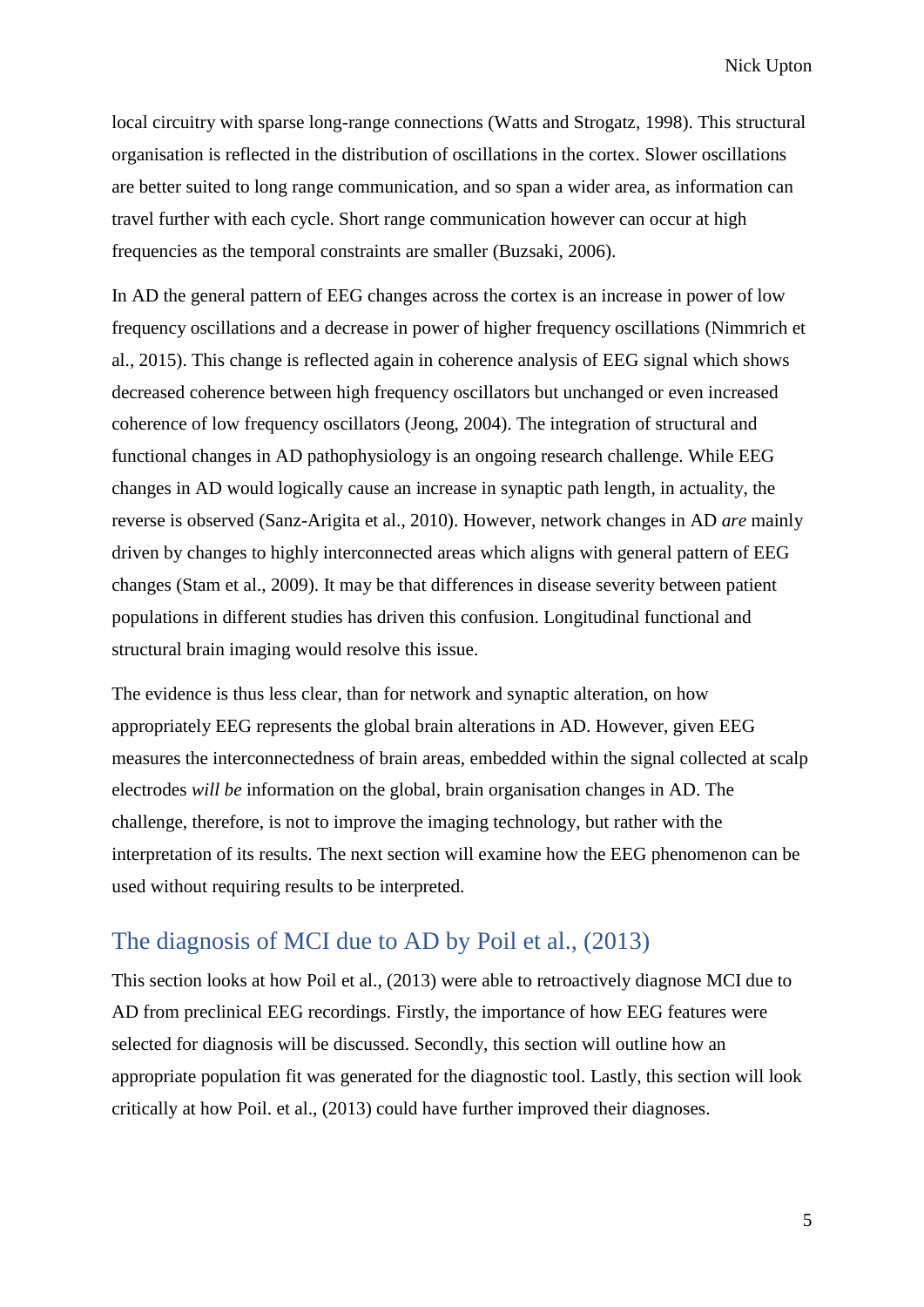#### Selection of EEG features to generate a diagnostic tool

Early work into the diagnosis of MCI due to AD, as done by Jelic et al., (2000), used only a few EEG measures to make prognoses (in this case changes to the relative power of theta and alpha frequency bands). Restrictions on the number of EEG biomarkers that could be included in the diagnostic possibly resulted from having a smaller literature base to draw from. Another factor restricting the use of multiple EEG features in diagnosis was a lack of more sophisticated statistics that could model large numbers of features in generating a biomarker. The benefit of using more features to generate a diagnostic tool, as done by Poil et al. (2013) (who used six), is that features that only explain a small amount of the variance between at-risk and non-at-risk groups can be included to generate an overall high specificity and sensitivity.

Other studies have focussed exclusively on the EEG markers of AD that are supported by a large literature base, for example the slowing of the alpha rhythm peak below 8 Hz (de Waal et al., 2011; Kramberger et al., 2013; Rodriguez et al., 2011). This focus on the content validity of EEG as a diagnostic tool does not acknowledge the inconsistencies that exist in the literature. For example, as discussed above, the characteristic network changes that occur in AD are not supported by graph analyses on the effects of AD on brain network characteristics (Nimmrich et al., 2015; Sanz-Arigita et al., 2010). Additionally, earlier it was discussed that slow oscillations are not *simply* a manifestation of the effect of electrical signals propagating through brain medium (Buzsaki, 2006). However, the brain medium, dura, bone, and skin that an electrical signal travels through to reach an electrode *may* affect the signal in unpredictable ways (Clarke et al., 2016; Voss and Clarke, 1976). As such, after understanding, as outlined above, that the EEG signal will *somehow* convey the pathological changes that occur in AD, a diagnostic tool can confidently be created using EEG; there need not be, however, a rigorous rational for each EEG feature it uses. Poil et al., (2013) achieve this using a machine-learning (genetic search) strategy to identify the best possible set of biomarkers out of a possible 177 extracted from each EEG trace. The set of EEG biomarkers was altered using 4 different rules a total of 5 times in each "generation". This created 20 new sets of biomarkers that were compared to the optimal biomarker in the previous set. The genetic algorithm carried out 100 generations. Testament to the importance of using this method was the presence of 4 of 6 diagnostic EEG changes being in the beta frequency band – which is a less discussed frequency in relation to AD (compared to gamma, alpha and theta frequencies) (Palop and Mucke, 2016; Walsh et al., 2017).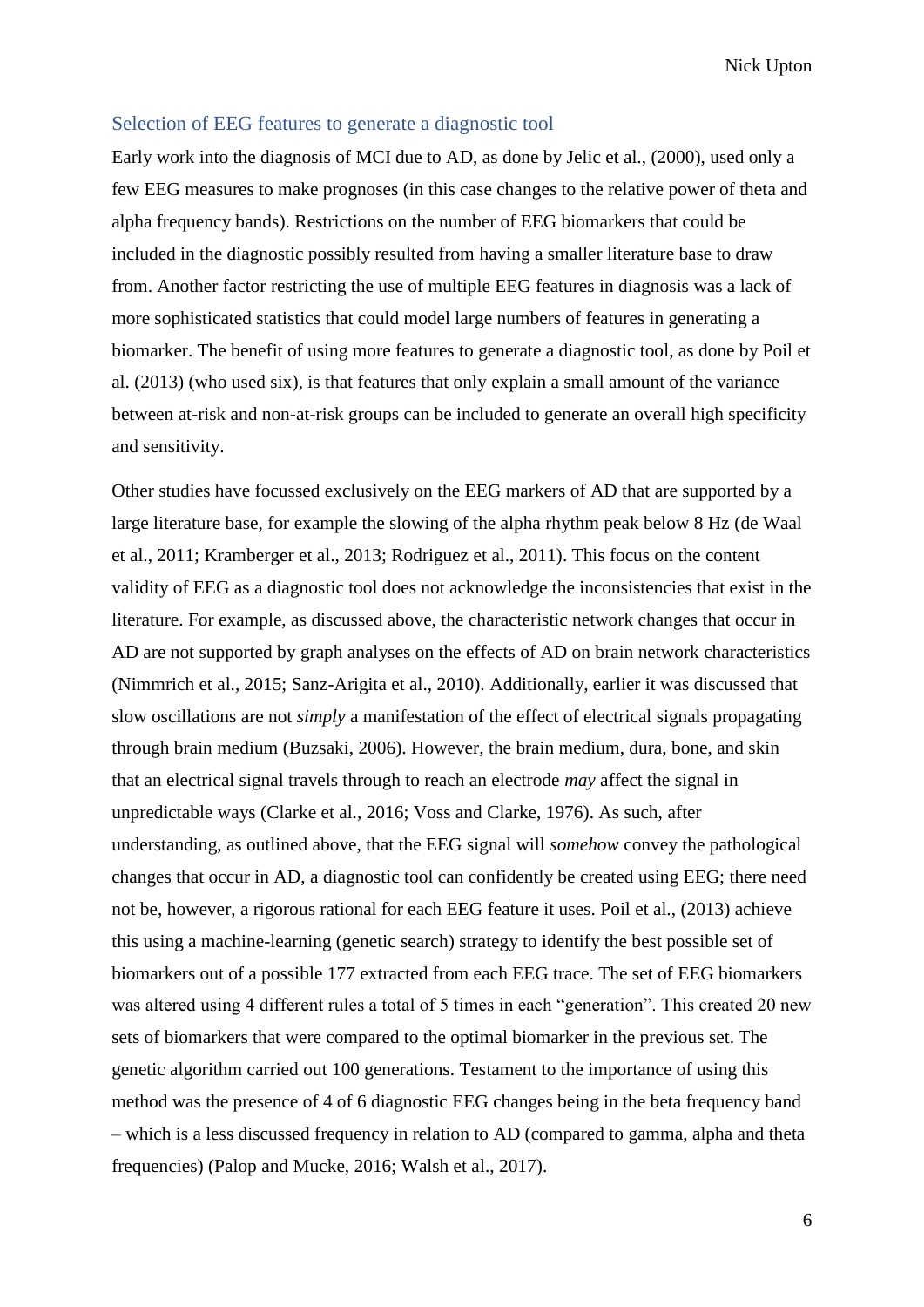#### Fitting their diagnostic model to the wider population

Poil et al., (2013), importantly didn't overfit their classifier. If enough biomarkers are included it is possible to create a diagnostic tool that separates two groups perfectly, however this tool will not be generalisable to the general population. As such, researchers tested the classifiers generated by the genetic search strategy on a second set of EEG traces taken at a different time. This technique meant that the final, best, classifier had a predictive validity that enabled it to diagnose MCI due to AD in the separate, test population. Indeed, although other studies have employed similar machine-learning techniques to generate a diagnostic tool, and yielded higher sensitivity and specificity, they did not train and test their classifiers using separate data – so there is no indication of how their classifiers would perform on a different population (Moretti et al., 2011; Rossini et al., 2008). This is a similar problem to that of "double-dipping" present in the wider neuroimaging literature which has lead to suspiciously high correlations being generated in statistical analyses (Kriegeskorte et al., 2009).

### Further improvements in diagnosing MCI due to AD using EEG

To accurately answer the question of how EEG assisted in the diagnosis of a patient it is important to look at how its use in diagnosis could be improved. Poil et al., (2013) were generating a classifier using a small sample size  $(n = 34)$ , as such they were at risk of creating a model that overfit its training population. If the study was repeated using a larger sample size, researchers could include demographic variables within the model which would likely increase specificity and sensitivity. One obvious variable would be age. For example, de Waal et al., (2011) showed in a large sample (460 probable AD patients) that younger AD patients showed more prominent focal and diffuse EEG abnormalities. Another additional variable to include would be cognitive markers. For example, the mini mental state examination (MMSE) can diagnose mild dementia with a specificity and sensitivity of 100% and 55% respectively (Sabe et al., 1993). Although the sensitivity of the MMSE is low, this may not matter if used as one variable in a diagnostic tool.

Of course, any number of other variables could be included in a classifier such as genetic background, other neuroimaging results (such as structural magnetic resonance imaging). However, I think it important to stress that how, Poil et al., (2013) assisted in the diagnosis of AD in an affordable way (an EEG machine costs at least 10-fold less than an MRI scanner). This point is especially pertinent given that most of the AD burden currently lies in lower to middle income countries (Alzheimer's Disease International, 2015).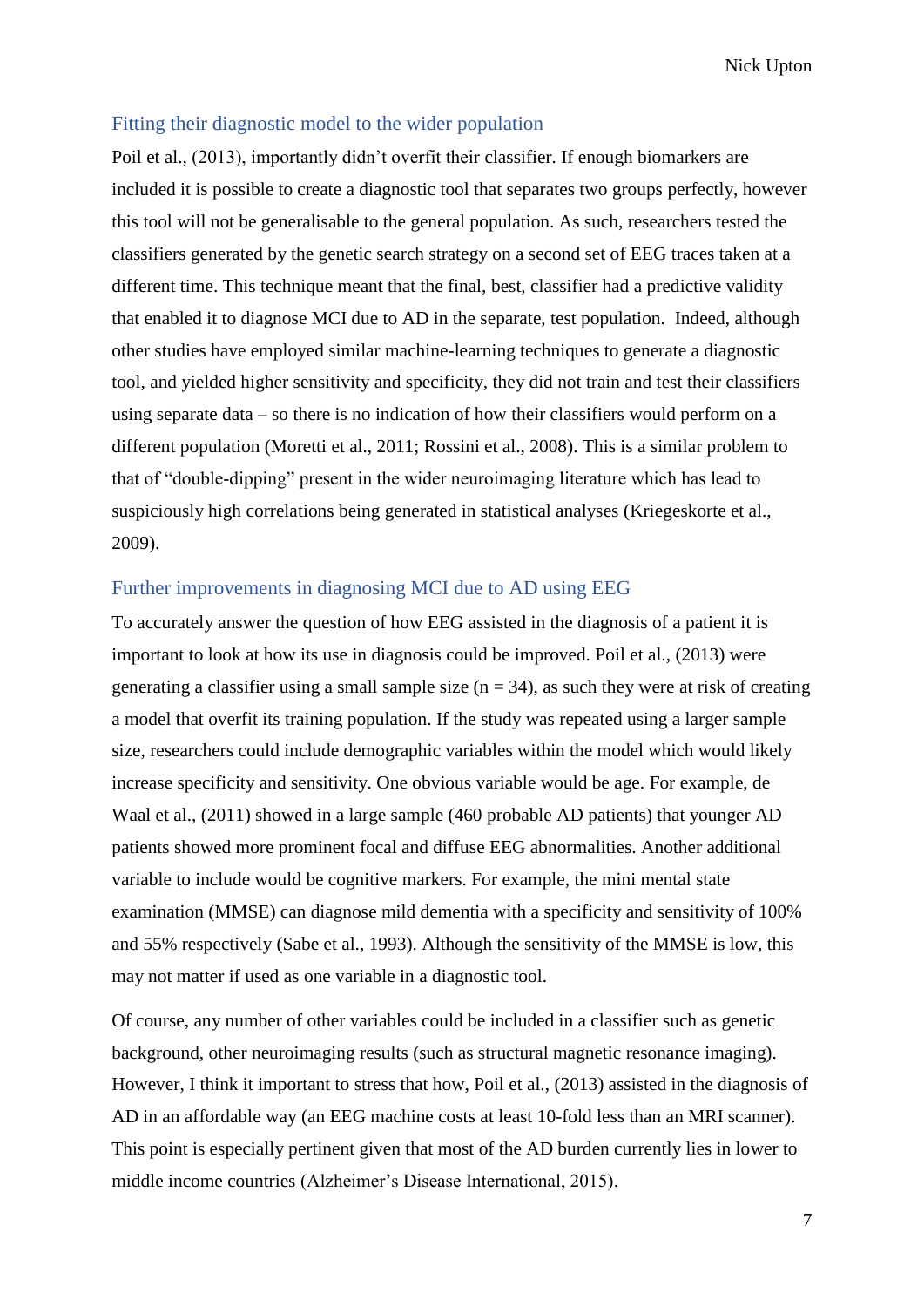# Conclusion

There is a current pressing need to be able to distinguish MCI due to AD from stable MCI. Considering this, the present essay addressed the question "how EEG assisted in the diagnosis of MCI due to AD" by focussing on one research group who, albeit retroactively, used machine-learning and EEG to effectively diagnose MCI due to AD. The question of *how* EEG assisted in this diagnosis was addressed from two directions. Firstly, the essay looked at how the EEG phenomenon is a manifestation of activity within the structures that are damaged in AD – and thus, as an imaging modality able to assist diagnosis. Secondly, this essay examined how EEG features, identified, and tested using machine-learning, can model the difference between two patient groups such that it can be used as diagnostic tool. This supports EEG being developed as diagnostic tool to be used in a clinical setting and to identify sample populations in AD research.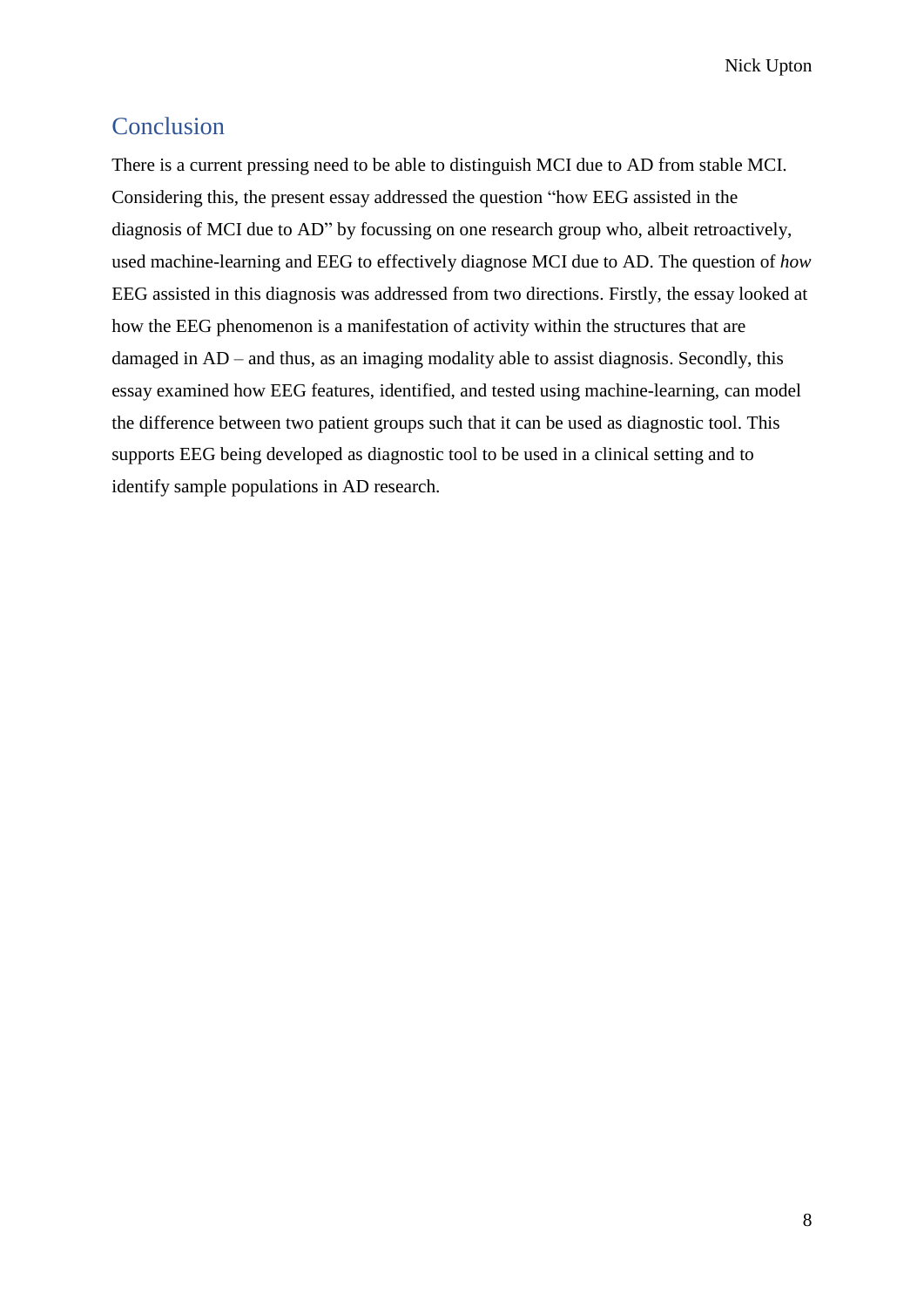# Bibliography

- Abramov, E., Dolev, I., Fogel, H., Ciccotosto, G.D., Ruff, E., Slutsky, I., 2009. Amyloid-β as a positive endogenous regulator of release probability at hippocampal synapses. Nat. Neurosci. 12, 1567–1576. doi:10.1038/nn.2433
- Alzheimer's Disease International, 2015. World Alzheimer Report 2015: The global impact of dementia. Alzheimer's Disease International.
- Axmacher, N., Henseler, M.M., Jensen, O., Weinreich, I., Elger, C.E., Fell, J., 2010. Crossfrequency coupling supports multi-item working memory in the human hippocampus. Proc. Natl. Acad. Sci. 107, 3228–3233. doi:10.1073/pnas.0911531107
- Barut, M.U., Kale, A., Kuyumcuoğlu, U., Bozkurt, M., Ağaçayak, E., Özekinci, S., Gul, T., 2015. Analysis of Sensitivity, Specificity, and Positive and Negative Predictive Values of Smear and Colposcopy in Diagnosis of Premalignant and Malignant Cervical Lesions. Med. Sci. Monit. Int. Med. J. Exp. Clin. Res. 21, 3860–3867. doi:10.12659/MSM.895227
- Blennow, K., de Leon, M.J., Zetterberg, H., 2006. Alzheimer's disease. The Lancet 368, 387– 403. doi:10.1016/S0140-6736(06)69113-7
- Buzsaki, G., 2006. Cycle 5: A System of Rhythms: from Simple to Complex Dynamics, in: Rhythms of the Brain. Oxford University Press, pp. 111–135.
- Buzsáki, G., Draguhn, A., 2004. Neuronal oscillations in cortical networks. Science 304, 1926–1929. doi:10.1126/science.1099745
- Citron, M., 2010. Alzheimer's disease: strategies for disease modification. Nat. Rev. Drug Discov. 9, 387–398. doi:10.1038/nrd2896
- Clarke, C., Howard, R., Rossor, M., Shorvon, S., 2016. Epilepsy and related disorders, in: Neurology: A Queen Square Textbook. John Wiley & Sons, pp. 221–288.
- de Waal, H., Stam, C.J., Blankenstein, M.A., Pijnenburg, Y.A.L., Scheltens, P., van der Flier, W.M., 2011. EEG abnormalities in early and late onset Alzheimer's disease: understanding heterogeneity. J. Neurol. Neurosurg. Psychiatry 82, 67–71. doi:10.1136/jnnp.2010.216432
- Dolev, I., Fogel, H., Milshtein, H., Berdichevsky, Y., Lipstein, N., Brose, N., Gazit, N., Slutsky, I., 2013. Spike bursts increase amyloid-β 40/42 ratio by inducing a presenilin-1 conformational change. Nat. Neurosci. 16, 587–595. doi:10.1038/nn.3376
- Goutagny, R., Gu, N., Cavanagh, C., Jackson, J., Chabot, J.-G., Quirion, R., Krantic, S., Williams, S., 2013. Alterations in hippocampal network oscillations and theta–gamma coupling arise before Aβ overproduction in a mouse model of Alzheimer's disease. Eur. J. Neurosci. 37, 1896–1902. doi:10.1111/ejn.12233
- Hampel, H., Frank, R., Broich, K., Teipel, S.J., Katz, R.G., Hardy, J., Herholz, K., Bokde, A.L.W., Jessen, F., Hoessler, Y.C., Sanhai, W.R., Zetterberg, H., Woodcock, J., Blennow, K., 2010. Biomarkers for Alzheimer's disease: academic, industry and regulatory perspectives. Nat. Rev. Drug Discov. 9, 560–574. doi:10.1038/nrd3115
- Jelic, V., Johansson, S.E., Almkvist, O., Shigeta, M., Julin, P., Nordberg, A., Winblad, B., Wahlund, L.O., 2000. Quantitative electroencephalography in mild cognitive impairment: longitudinal changes and possible prediction of Alzheimer's disease. Neurobiol. Aging 21, 533–540.
- Jeong, J., 2004. EEG dynamics in patients with Alzheimer's disease. Clin. Neurophysiol. 115, 1490–1505. doi:10.1016/j.clinph.2004.01.001
- Kamenetz, F., Tomita, T., Hsieh, H., Seabrook, G., Borchelt, D., Iwatsubo, T., Sisodia, S., Malinow, R., 2003. APP Processing and Synaptic Function. Neuron 37, 925–937. doi:10.1016/S0896-6273(03)00124-7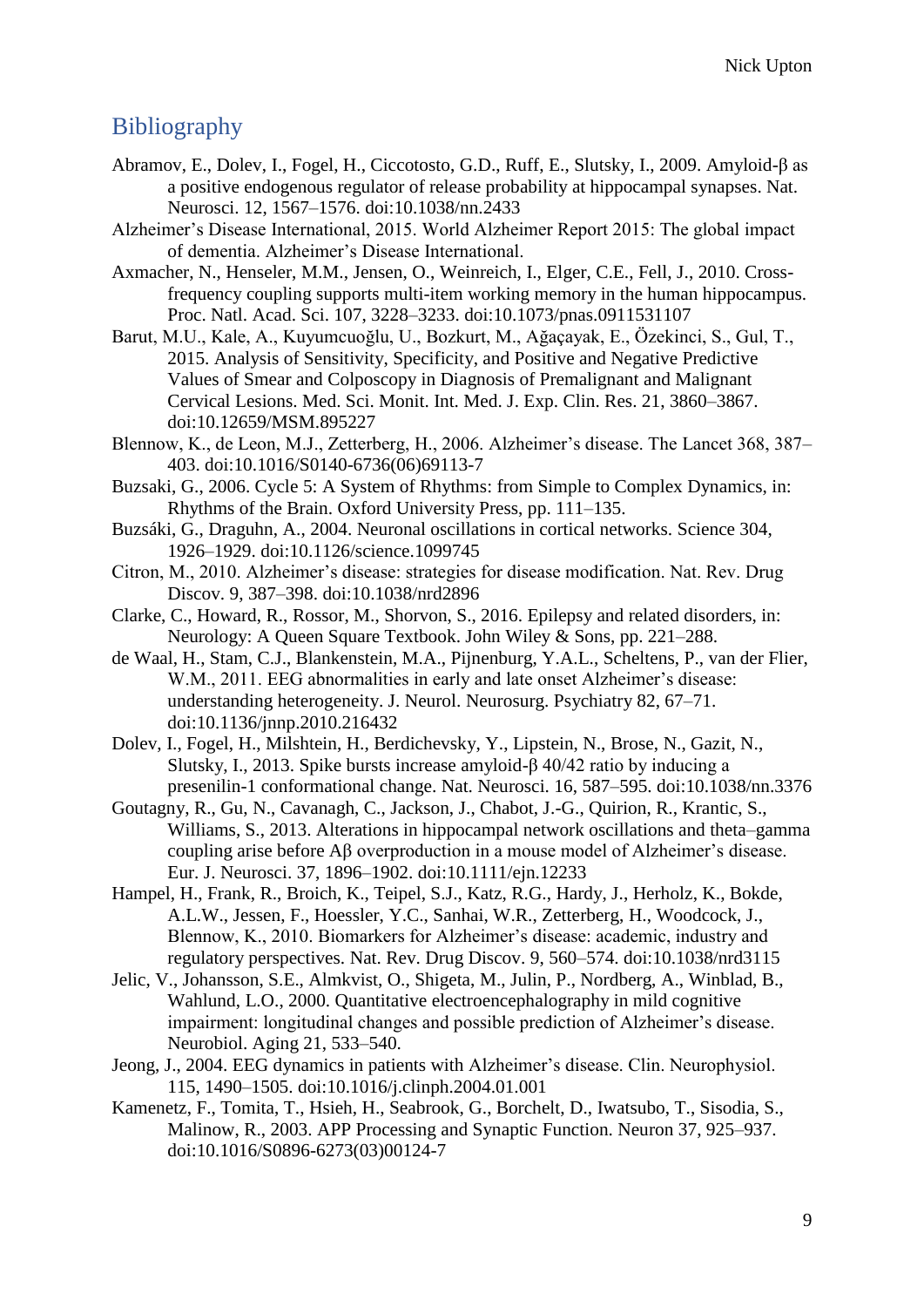- Kramberger, M.G., Kåreholt, I., Andersson, T., Winblad, B., Eriksdotter, M., Jelic, V., 2013. Association between EEG abnormalities and CSF biomarkers in a memory clinic cohort. Dement. Geriatr. Cogn. Disord. 36, 319–328. doi:10.1159/000351677
- Kriegeskorte, N., Simmons, W.K., Bellgowan, P.S.F., Baker, C.I., 2009. Circular analysis in systems neuroscience: the dangers of double dipping. Nat. Neurosci. 12, 535–540. doi:10.1038/nn.2303
- Le Duigou, C., Simonnet, J., Teleñczuk, M.T., Fricker, D., Miles, R., 2014. Recurrent synapses and circuits in the CA3 region of the hippocampus: an associative network. Front. Cell. Neurosci. 7. doi:10.3389/fncel.2013.00262
- Moretti, D.V., Frisoni, G.B., Binetti, G., Zanetti, O., 2011. Anatomical Substrate and Scalp EEG Markers are Correlated in Subjects with Cognitive Impairment and Alzheimer's Disease. Front. Psychiatry 1. doi:10.3389/fpsyt.2010.00152
- Mountcastle, V.B., 1997. The columnar organization of the neocortex. Brain J. Neurol. 120 ( Pt 4), 701–722.
- Nimmrich, V., Draguhn, A., Axmacher, N., 2015. Neuronal Network Oscillations in Neurodegenerative Diseases. NeuroMolecular Med. 17, 270–284. doi:10.1007/s12017-015-8355-9
- Noebels, J.L., 2011. A Perfect Storm: Converging Paths of Epilepsy and Alzheimer's Dementia Intersect in the Hippocampal Formation. Epilepsia 52, 39–46. doi:10.1111/j.1528-1167.2010.02909.x
- Palop, J.J., Mucke, L., 2016. Network abnormalities and interneuron dysfunction in Alzheimer disease. Nat. Rev. Neurosci. 17, 777–792. doi:10.1038/nrn.2016.141
- Penttonen, M., Buzsáki, G., 2003. Natural logarithmic relationship between brain oscillators. Thalamus Amp Relat. Syst. 2, 145–152. doi:10.1017/S1472928803000074
- Poil, S.-S., de Haan, W., van der Flier, W.M., Mansvelder, H.D., Scheltens, P., Linkenkaer-Hansen, K., 2013. Integrative EEG biomarkers predict progression to Alzheimer's disease at the MCI stage. Front. Aging Neurosci. 5. doi:10.3389/fnagi.2013.00058
- Prince, M., Knapp, M., Guerchet, M., McCrone, P., Prina, M., Comas-Herrera, A., 2014. Dementia UK Update (No. Second edition). Alzheimer's Society.
- Rodriguez, G., Arnaldi, D., Picco, A., 2011. Brain Functional Network in Alzheimer's Disease: Diagnostic Markers for Diagnosis and Monitoring. Int. J. Alzheimers Dis. 2011. doi:10.4061/2011/481903
- Rossini, Buscema, Capriotti, Grossi, Rodriguez, Del Percio, Babiloni, 2008. Is it possible to automatically distinguish resting EEG data of normal elderly vs. mild cognitive impairment subjects with high degree of accuracy? Clin. Neurophysiol. Off. J. Int. Fed. Clin. Neurophysiol. 119, 1534–1545. doi:10.1016/j.clinph.2008.03.026
- Sabe, L., Jason, L., Juejati, M., Leiguarda, R., Starkstein, S., 1993. Sensitivity and specificity of the Mini-Mental State Exam in the diagnosis of dementia. Behav. Neurol. 6, 207– 210. doi:10.3233/BEN-1993-6405
- Sanz-Arigita, E.J., Schoonheim, M.M., Damoiseaux, J.S., Rombouts, S.A.R.B., Maris, E., Barkhof, F., Scheltens, P., Stam, C.J., 2010. Loss of "Small-World" Networks in Alzheimer's Disease: Graph Analysis of fMRI Resting-State Functional Connectivity. PLOS ONE 5, e13788. doi:10.1371/journal.pone.0013788
- Silva, F.L. da, 2009. EEG: Origin and Measurement, in: EEG fMRI. Springer, Berlin, Heidelberg, pp. 19–38.
- Stam, C.J., de Haan, W., Daffertshofer, A., Jones, B.F., Manshanden, I., van Cappellen van Walsum, A.M., Montez, T., Verbunt, J.P.A., de Munck, J.C., van Dijk, B.W., Berendse, H.W., Scheltens, P., 2009. Graph theoretical analysis of magnetoencephalographic functional connectivity in Alzheimer's disease. Brain J. Neurol. 132, 213–224. doi:10.1093/brain/awn262